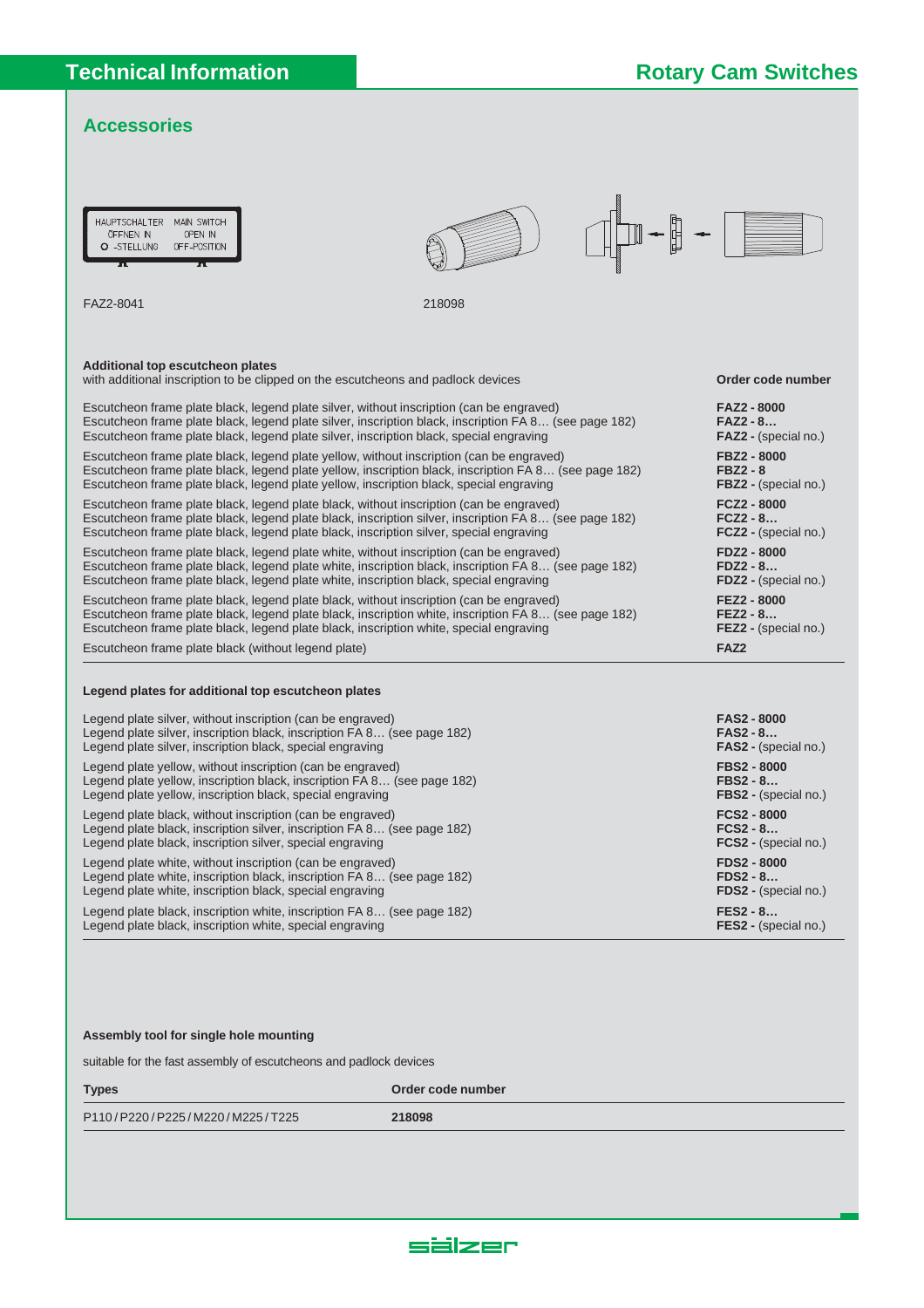## **Accessories**





**Modular shaft extension for mounting forms with door clutch or door interlock**

| $\mathbf{C}_{\min}$ | $C_{\text{max}}$ | <b>Number</b> | Order code number |                                          |
|---------------------|------------------|---------------|-------------------|------------------------------------------|
| Door clutch         |                  |               |                   |                                          |
| $42 \text{ mm}$     | 59 mm            |               |                   |                                          |
| 60 mm               | 84 mm            |               | AVD <sub>2</sub>  |                                          |
| 85 mm               | $109$ mm         | 2             | AVD <sub>2</sub>  |                                          |
| 110 mm              | 134 mm           | 3             | AVD <sub>2</sub>  |                                          |
| 135 mm              | 159 mm           | 4             | AVD <sub>2</sub>  |                                          |
| 160 mm              | 184 mm           | 5             | AV <sub>D</sub> 2 |                                          |
| 185 mm              | 209 mm           | 6             | AVD <sub>2</sub>  |                                          |
| Door interlock      |                  |               |                   |                                          |
| 42 mm               | 57 mm            |               |                   |                                          |
| 64 mm               | 82 mm            |               | <b>AVC2-1</b>     |                                          |
| 89 mm               | 107 mm           |               | $AVC2 - 2$        | Please note: AVC2-2 to AVC2-6 have       |
| $114 \text{ mm}$    | $132 \text{ mm}$ |               | $AVC2 - 3$        | additional parts to aid the stability of |
| 139 mm              | 157 mm           |               | $AVC2 - 4$        | the extended shaft modules               |
| 164 mm              | 182 mm           |               | $AVC2 - 5$        |                                          |
| 189 mm              | 207 mm           |               | $AVC2 - 6$        |                                          |

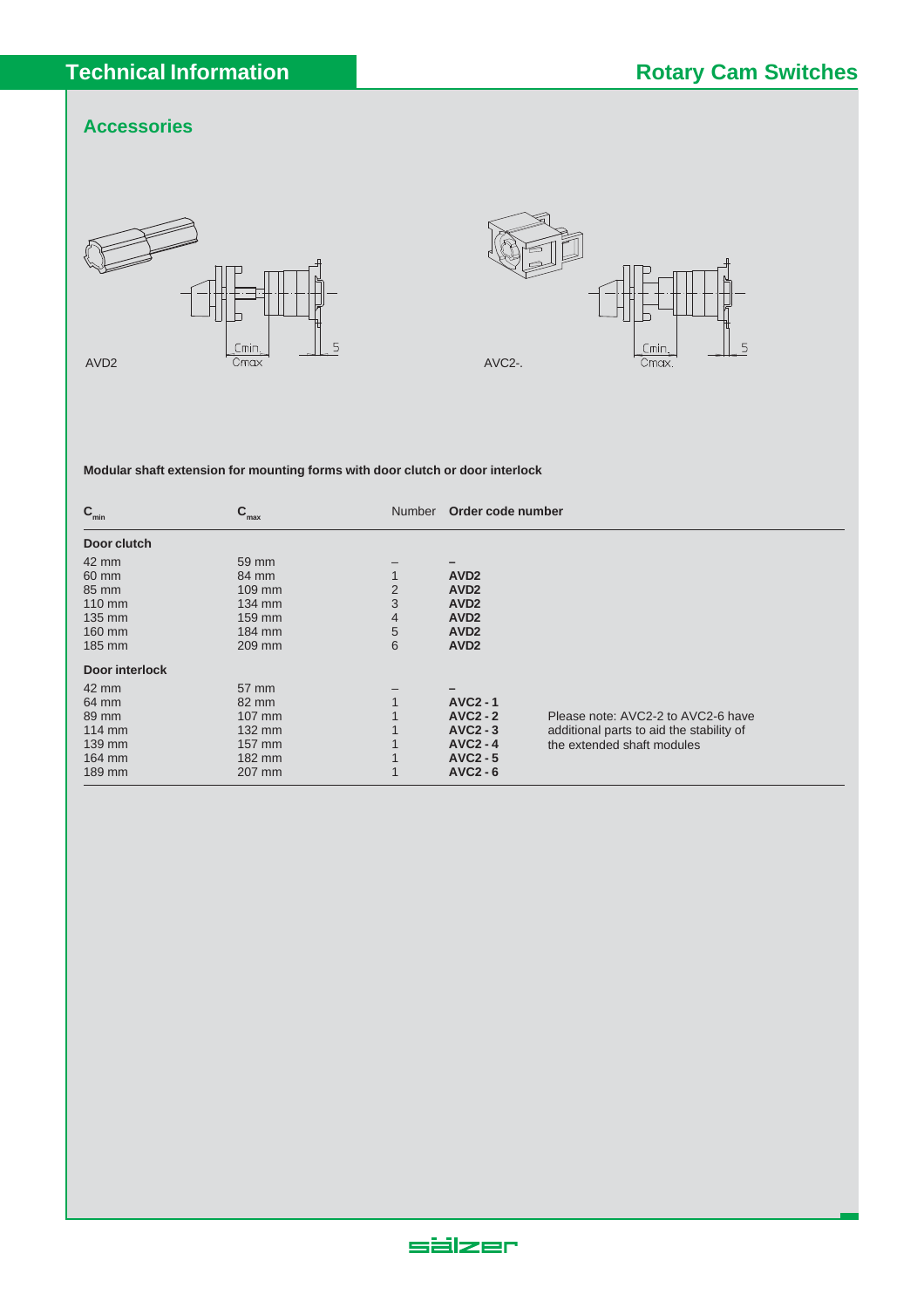# **Key removable positions**

The dot in the order code number must be replaced by the classification letter which identifies the key removable positions. Due to the construction of the locking cylinder the key can also be removed at 180 degrees of the designated position.

### **Type P110**

Standard cylinder lock L001. Other lock types on request.



key removable at 11 h / 05 h

#### **Types P220 / P225 / M220 / M225 / T225**

Standard cylinder lock C001. Other lock types on request.



L

key removable at 09 h / 03 h



key removable at 12 h / 06 h



key removable at 09 h / 12 h / 03 h / 06 h



key removable at 09 h / 11 h / 01 h / 03 h / 05 h / 07 h



key removable at 10 h / 04 h



key removable at 02 h / 08 h

key removable at



09 h / 10.30 h / 12 h / 01.30 h / 03 h / 04.30 h / 06 h / 07.30 h key removable at



10.30 h / 04.30 h key removable at



key removable at 01 h / 07 h

M

N

O

P

R

S

key removable at 10 h / 12 h / 02 h / 04 h / 06 h / 08 h

key removable at 11 h / 01 h / 05 h / 07 h



key removable at 12 h / 02 h / 06 h / 08 h

key removable at 10 h / 02 h / 04 h / 08 h

key removable at 09 h / 10 h / 11 h / 12 h / 01 h / 02 h / 03 h / 04 h / 05 h / 06 h / 07 h / 08 h



K

key removable at 11 h / 05 h



key removable at 01 h / 07 h



key removable at 10 h / 12 h / 02 h / 04 h / 06 h / 08 h



key removable at 11 h / 01 h / 05 h / 07 h



key removable at 10 h / 12 h / 04 h / 06 h



key removable at 12 h / 02 h / 06 h / 08 h



key removable at 10 h / 02 h / 04 h / 08 h

T key removable at

09 h / 10.30 h / 03 h / 04.30 h



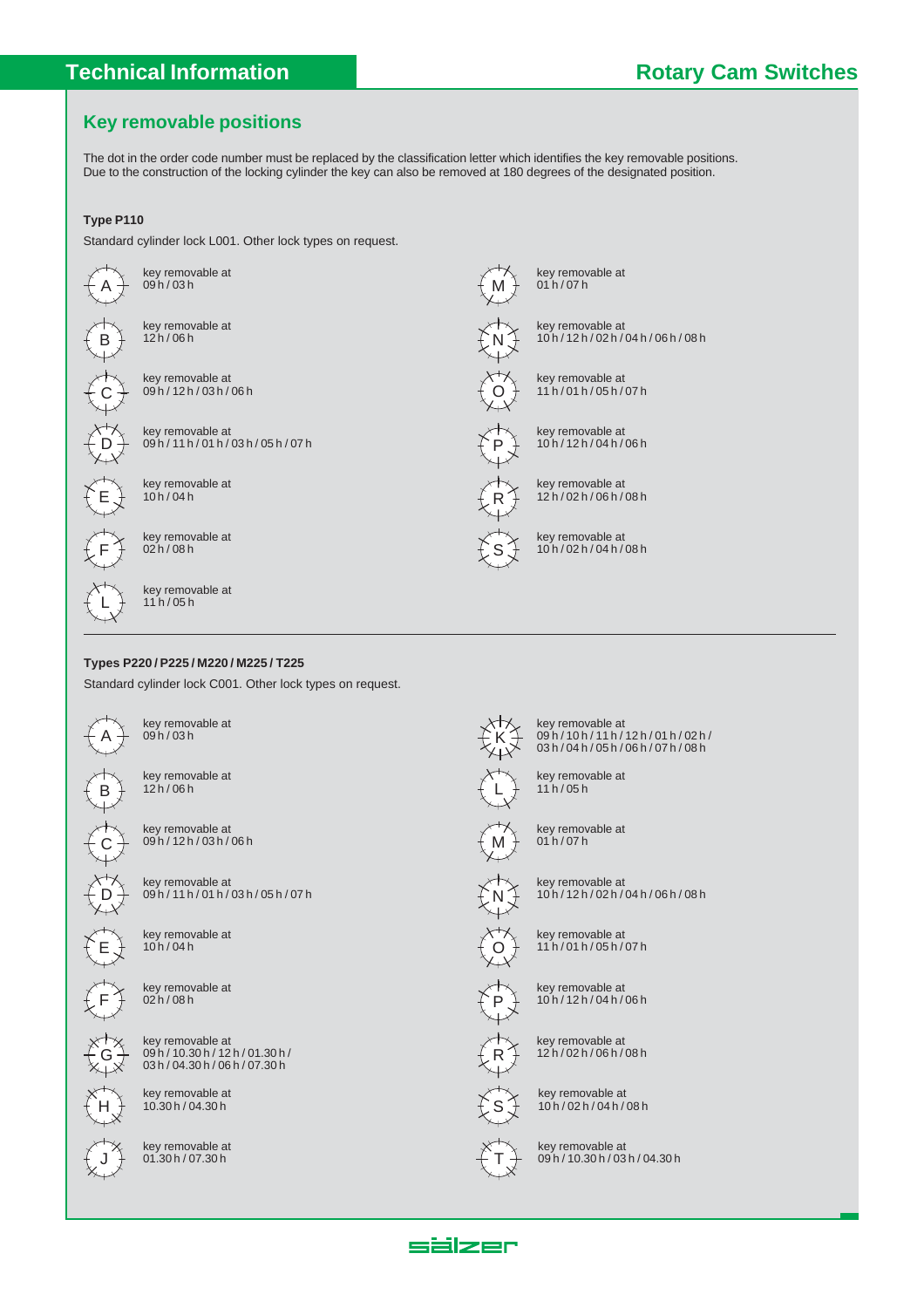## **Operator variants for mounting forms with escutcheon and handle**

| Operator                                                                                  | <b>Colour</b><br>escutcheon                       | Colour<br>legend plate                                  | <b>Colour</b><br>operator                     | <b>Change of</b><br>order code number                                |
|-------------------------------------------------------------------------------------------|---------------------------------------------------|---------------------------------------------------------|-----------------------------------------------|----------------------------------------------------------------------|
| <b>M-handle</b><br>Suitable for product lines<br>P100, M200, P200, T200,<br>S400 and S600 | black<br>grey<br>white<br>black<br>black<br>black | silver<br>silver<br>silver<br>yellow<br>silver<br>black | black<br>grey<br>white<br>red<br>red<br>black | -  - M1<br>-  - M2<br>-  - M3<br>-  - M4<br>-  - M5<br>-  - M8       |
| <b>F-handle</b><br>Suitable for product lines<br>M200, P200 and T200                      | black<br>grey<br>white<br>black<br>black<br>black | silver<br>silver<br>silver<br>vellow<br>silver<br>black | black<br>grey<br>white<br>red<br>red<br>black | -  - F1<br>-  - F2<br>$ -  -  - F3$<br>-  - F4<br>-  - F5<br>-  - F8 |
| <b>B-handle</b><br>Suitable for product lines<br>M200, P200, T200, S400,<br>S600 and S800 | black<br>grey<br>white<br>black<br>black<br>black | silver<br>silver<br>silver<br>yellow<br>silver<br>black | black<br>grey<br>white<br>red<br>red<br>black | -  - B1<br>-  - B2<br>-  - B3<br>-  - B4<br>-  - B5<br>-  - B8       |
| N-handle<br>Suitable for product lines<br>M200, P200, T200 and S400                       | black<br>grey<br>white<br>black<br>black<br>black | silver<br>silver<br>silver<br>yellow<br>silver<br>black | black<br>grey<br>white<br>red<br>red<br>black | -  - N1<br>-  - N2<br>-  - N3<br>-  - N4<br>-  - N5<br>-  - N8       |
| <b>G-handle</b><br>Suitable for product lines<br>S400, S600 and S800                      | black<br>black<br>black<br>black                  | silver<br>yellow<br>silver<br>black                     | black<br>red<br>red<br>black                  | -  - G1<br>-  - G4<br>-  - G5<br>-  - G8                             |
| <b>R-handle</b><br>Suitable for product lines<br>M200, P200, T200 and S400                | black<br>grey<br>white<br>black<br>black          | silver<br>silver<br>silver<br>yellow<br>silver          | black<br>grey<br>white<br>red<br>red          | -  - R1<br>-  - R2<br>-  - R3<br>-  - R4<br>-  - R5                  |

## **Installation mounting for 45 mm aperture in Panel/Distribution boards:**

| <b>M-handle</b>            | grey | silver | black | -  - M1      |
|----------------------------|------|--------|-------|--------------|
| Suitable for product lines | grey | silver | grey  | -  - M2      |
| M200, P200 and T200        | grey | vellow | rea   | …. - … - …M4 |

| $\mathbf{r}$ |  |  |
|--------------|--|--|
| ļ            |  |  |
|              |  |  |

| grey | silver | grey | -  - M2  |
|------|--------|------|----------|
| grey | yellow | red  | $ -  - $ |
|      |        |      |          |

| silver |  |
|--------|--|
| silver |  |

**N-handle** and the contract of the contract of the contract of the contract of the contract of the contract of the contract of the contract of the contract of the contract of the contract of the contract of the contract of vellow grey **.... - .... - ...N2**<br>yellow red **.... - .... - ...N4** 

Suitable for product lines **in the series of series** grey M200, P200 and T200